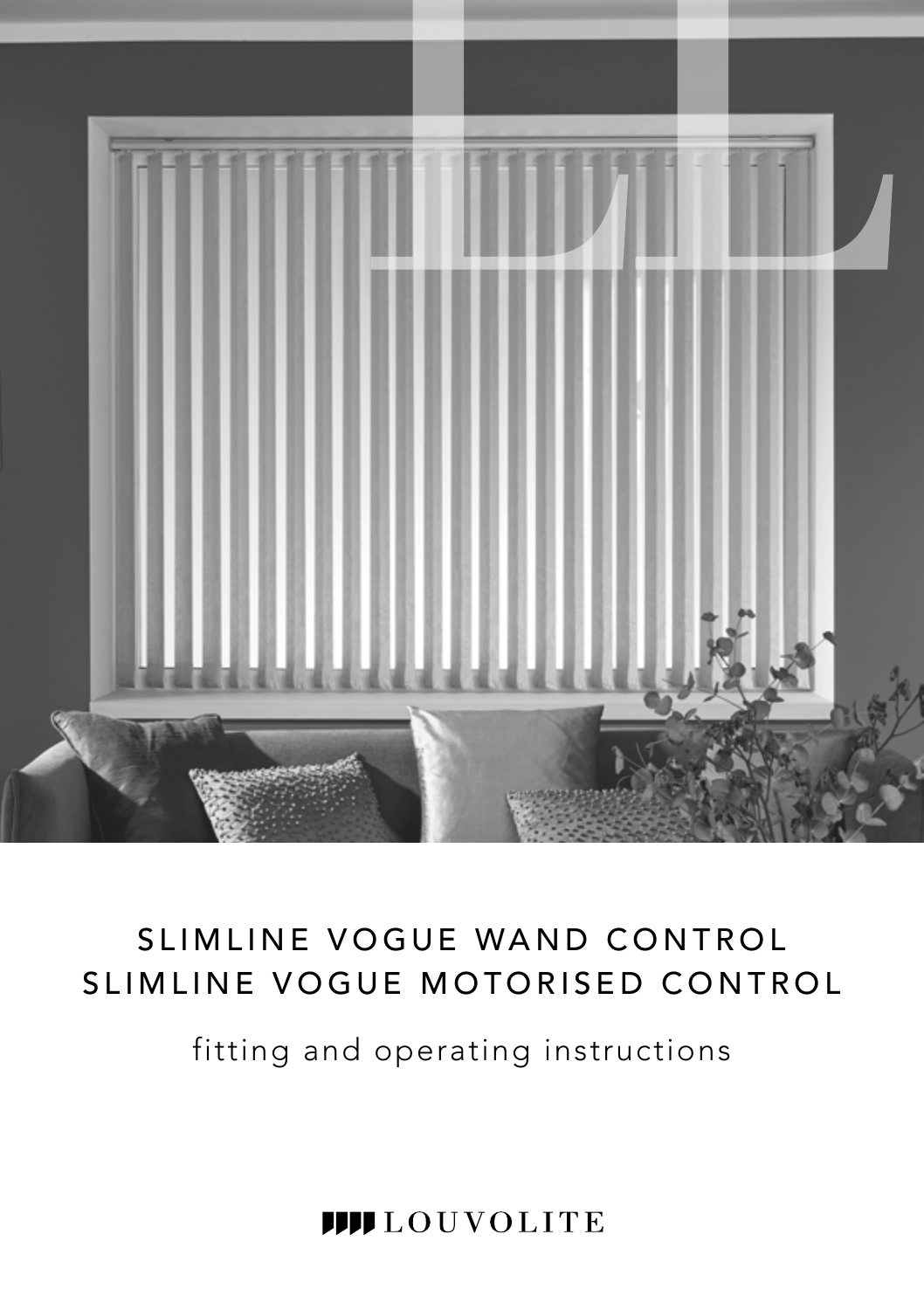## SLIMLINE VOGUE WAND CONTROL SLIMLINE VOGUE MOTORISED CONTROL

fitting and operating instructions

Carefully unwrap the vertical blind and its associated brackets.

There are a number of bracket options for example face fix, top fix screw fit or topfix spring fit.



Face fix screw fit bracket Top fix spring fit bracket



## FITTING THE BRACKETS

The brackets should be located to allow for the depth of the louvres on the blind. The brackets should therefore be attached to the ceiling or window frame clear from any obstruction on a line 75mm (3") for 127mm louvres or 55mm (2 1/8") in the case of 89mm louvres.

For a blind up to 1 metre wide attach two brackets fitted approximately 40mm (1 ½") from each end of the blind (170mm in from the motor end if motorised). Any intermediate brackets should be spaced evenly between these, and as a general rule dependant on how well the brackets are fitted, use the following as a guide:

Up to  $1m = 2$  brackets.  $1m$  to  $2m = 3$  brackets.  $2m$  to  $3m = 4$  brackets.  $Over 3m = 5$  brackets.

Mark the bracket hole positions before drilling and plugging if necessary. Use two screws for a face fix bracket and one screw in a top fix bracket ensuring that the brackets are level. Remember to allow room for the blind to clear any obstacles when deployed, e.g. door or window handles.



Blind Width = e.g 1000mm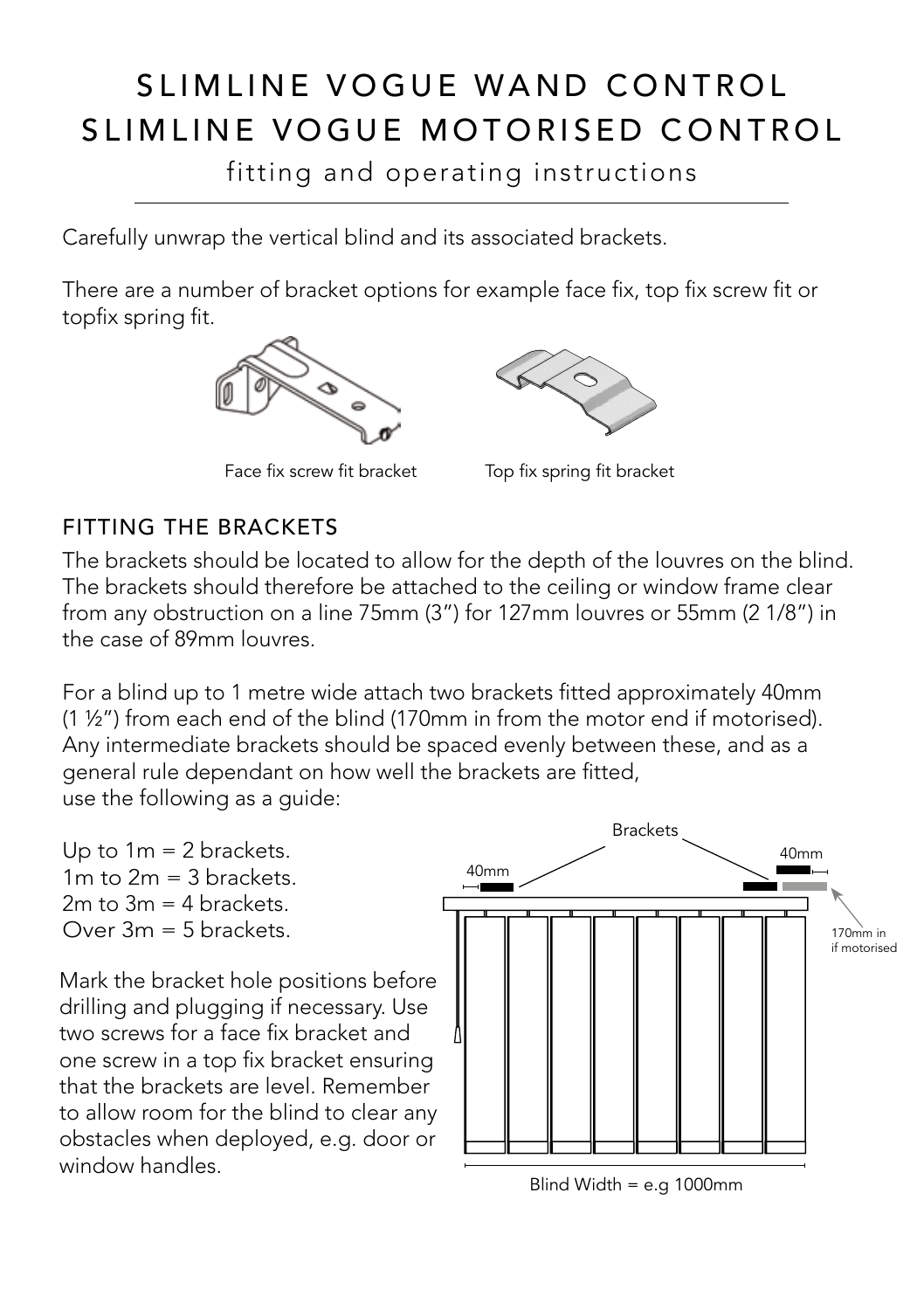## FITTING THE SLIMLINE VOGUE FASCIA

If the blind is a Slimline Vogue and it is intended to be installed with a fascia valance this should be installed at this stage before fitting the track.

The fascia valance is held in place using fascia clips and they need to be fitted first. These fascia clips fit into the grooves at the front and back of the track (the same grooves that the brackets use). As a quide fit as many fascia clips as the track uses brackets.



Hold the fascia clip and locate the back of the fascia clip into the back groove on the track. Now push the fascia clip down so that the front of the fascia clip clicks into the front groove on the track.

The fascia valance has a lengthwise rib running along it's centre. This will fit into the locaters on the front of the fascia clips. Centralise the fascia and push fit the fascia valance into the fascia clips.

NOTE: Ensure the fascia is on the correct side of the track so it appears on the front when the track is fitted into the brackets.

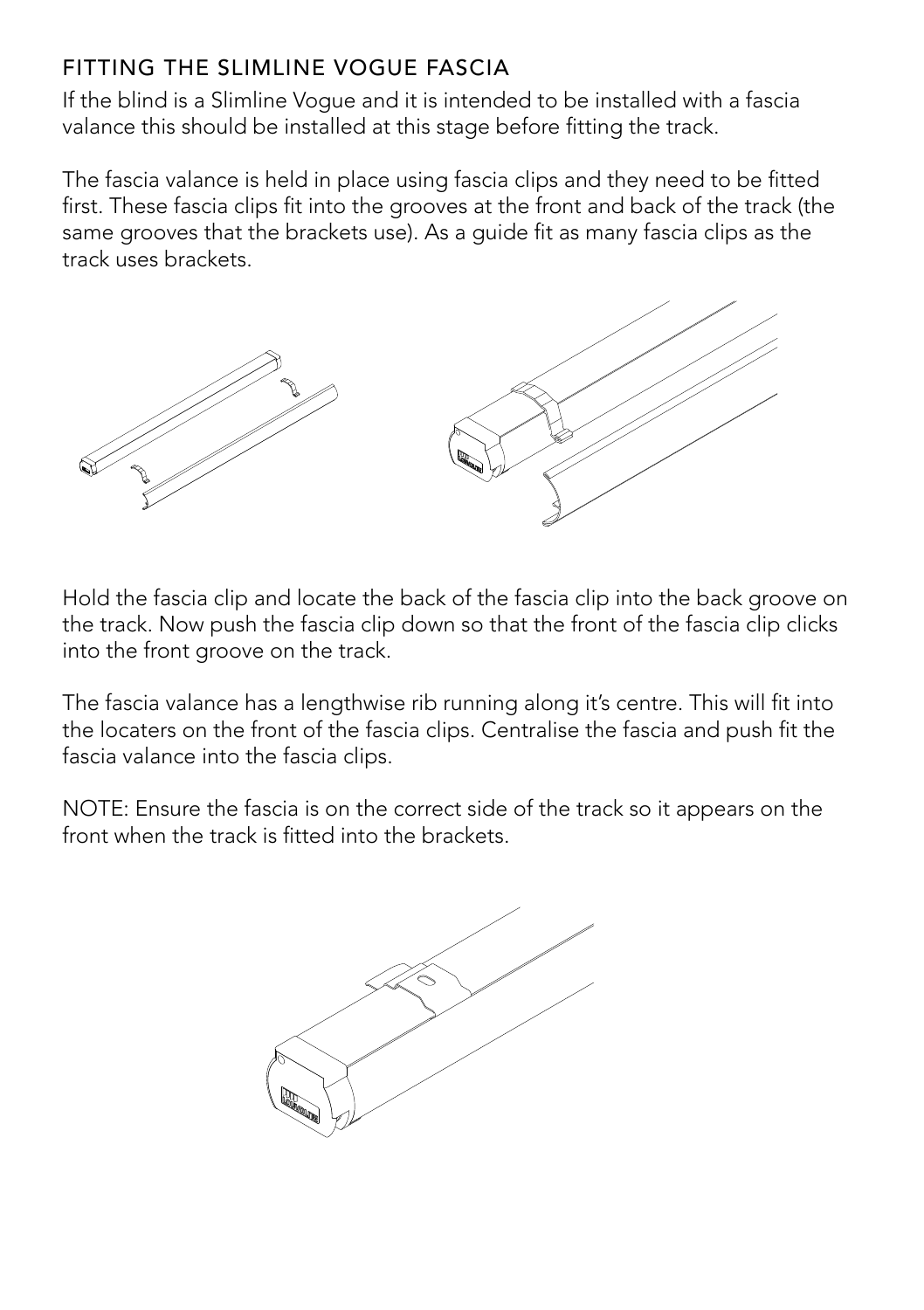## FITTING THE TRACK

The track should be fitted into the brackets keeping the operating cords on the side of the blind as ordered (LH/RH control).

If using a face fix screw bracket, locate the blind with the groove on the back of the headrail and fit it into the middle lip of the bracket. Now push the blind upwards until the headrail is sitting level on the bracket before tightening the securing screw from the front of the blind. Do not over tighten these screws, it is unnecessary and may damage the track.



If using a top fix spring clip bracket you should push the track upwards then tilt away from you to locate the spring bracket front lip into the front groove on the track. Push upwards and the track will click into place.



#### REMOVING THE TRACK

Before removing a track first take down all the louvres from the blind and release the cord and chain from the cord tidy.

With brackets that have retaining screws, unscrew the retaining screw sufficiently to clear the groove on the blind track. Repeat this with each bracket and the track will come away.

For spring clip brackets push upwards against the tab at the back of the bracket to release the blind from the bracket. Do this with each bracket and the track will come away.

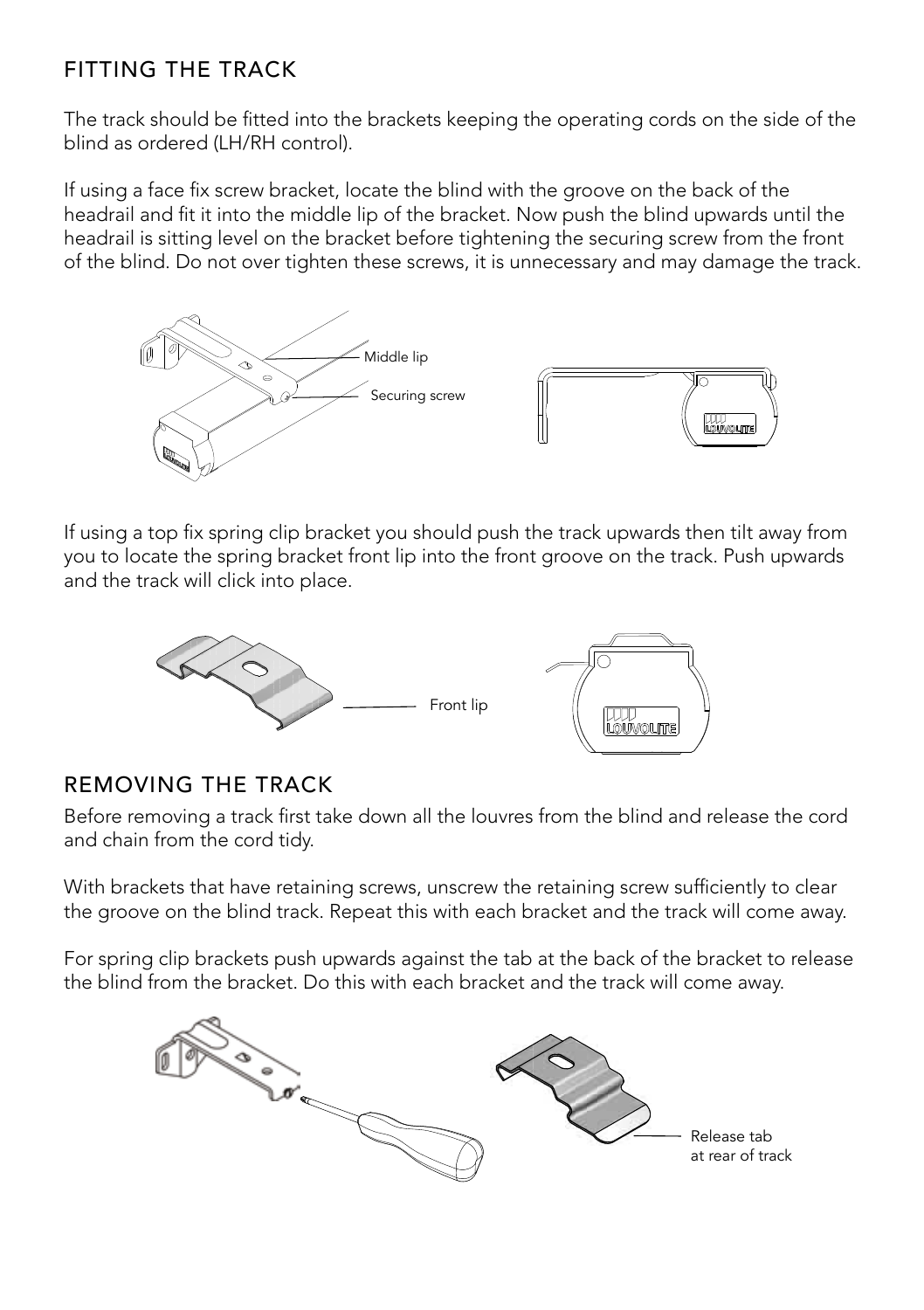#### FITTING THE LOUVRES



Turn the hooks on the carriers of the track so that the slots are at 90 degrees to the track.

Hang the louvres and ensure the seams are all facing the same direction.

The blind is now ready to operate.

For motorised blinds, set and pair the remote before fitting the louvres.

#### OPERATING THE BLIND - WAND CONTROL

The Wand system has a single wand which is to move the louvres across the track grip the wand and slide the louvres across the track by walking the wand across the blind. To move the louvres in the opposite direction walk the wand in that direction.

Note: Do not move the blinds with the louvres in the closed position always turn them 90 degrees to the track before operating.

#### OPERATING THE BLIND - MOTORISED - See over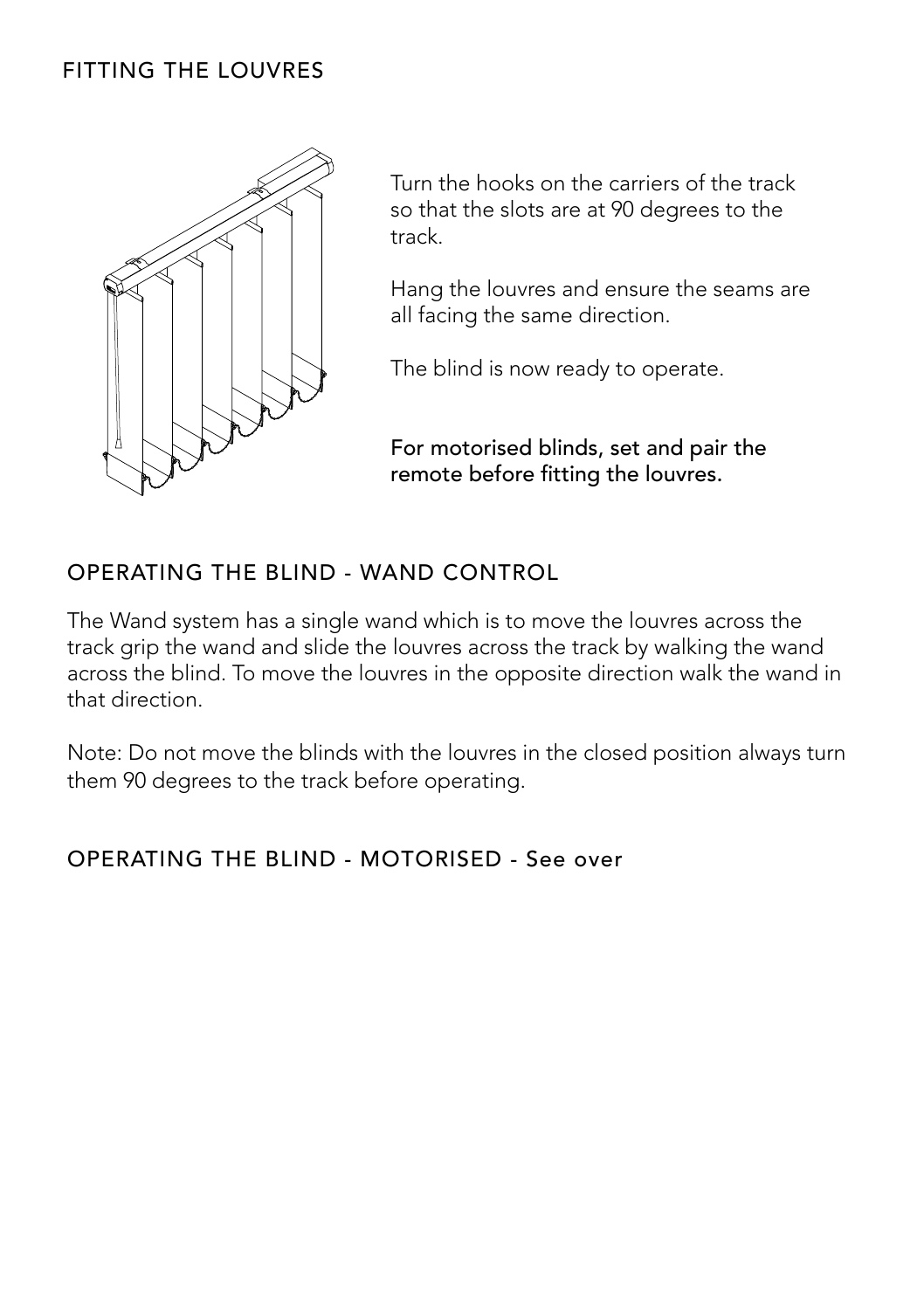## OPERATING THE BLIND - MOTORISED

#### A step by step guide on how to pair your remote control to the blind motor and using the remote.

| Technical<br>Data                          | Channel #<br>Battery Specification: Li-ion Battery, 3.7V.<br>⊝⊛<br>Channel -<br>Channel 4<br>۵<br><b>Clock wise tilt</b><br>Please charge the battery when the<br>C<br>Anti-cinck wine til<br>No use<br>motor alarm beeps or motor fails<br>Nin una<br><b>RF SWITCH</b><br>LED<br>45'790'<br>⊛<br>⊛<br>1561001<br>to turn the blind.<br>SETTING BUTTON<br><b>PRESS AND HOLD 90</b><br>TO OPEN BLINDS<br><b>CHARGING PORT</b><br>Remote Control |                                                                                                            |                                                                                              |                        |  |  |
|--------------------------------------------|------------------------------------------------------------------------------------------------------------------------------------------------------------------------------------------------------------------------------------------------------------------------------------------------------------------------------------------------------------------------------------------------------------------------------------------------|------------------------------------------------------------------------------------------------------------|----------------------------------------------------------------------------------------------|------------------------|--|--|
| Operation                                  | Step                                                                                                                                                                                                                                                                                                                                                                                                                                           | Operation                                                                                                  | Result                                                                                       | <b>Illustration</b>    |  |  |
| Pairing<br>remote<br>control<br>with motor | PLEASE SKIP STEP ONE AND GO TO THE STEP TWO IF THE MANUFACTURER HAS PROGRAMMED A<br>REMOTE WITH A MOTOR BEFORE DELIVERY.                                                                                                                                                                                                                                                                                                                       |                                                                                                            |                                                                                              |                        |  |  |
|                                            | 1                                                                                                                                                                                                                                                                                                                                                                                                                                              | Press and hold down<br>the <b>SETTING</b> button on<br>the motor.                                          | Release this button when<br>the LED flashes red.                                             |                        |  |  |
|                                            | $\overline{a}$                                                                                                                                                                                                                                                                                                                                                                                                                                 | Press the <b>CONFIRM</b><br>button on the back of<br>the remote control                                    | When the LED flashes green<br>the remote will now been<br>paired with the motor              |                        |  |  |
| Changing<br>motor<br>rotation<br>direction | 1                                                                                                                                                                                                                                                                                                                                                                                                                                              | Press $\overline{O}$ button and<br>the $\odot$ button at the<br>same time to change<br>the motor direction | Release both buttons when<br>the Green LED flashes.<br>The direction will now be<br>reversed | வ<br>2<br>್ಮಿ<br>NO 19 |  |  |
|                                            | THE WHOLE LIMIT SETTING MUST BE FINISHED AT ONE TIME                                                                                                                                                                                                                                                                                                                                                                                           |                                                                                                            |                                                                                              |                        |  |  |
| Set up tilt<br>range                       | 1                                                                                                                                                                                                                                                                                                                                                                                                                                              | Press and hold <b>LIMIT</b><br>button on the back of<br>the remote                                         | Release the button when<br>the Red LED flashes on the<br>motor                               |                        |  |  |
|                                            | $\overline{2}$                                                                                                                                                                                                                                                                                                                                                                                                                                 | Motor turns in a<br>clockwise direction and<br>stops when you reach<br>the end                             | Red LED flashes                                                                              | ന                      |  |  |
|                                            | 3                                                                                                                                                                                                                                                                                                                                                                                                                                              | Motor turns in a<br>anticlockwise<br>direction and stops<br>when it reaches the end                        | Red LED flashes.<br>Now the limit settings have<br>been done for both ways                   | $\left( 3\right)$      |  |  |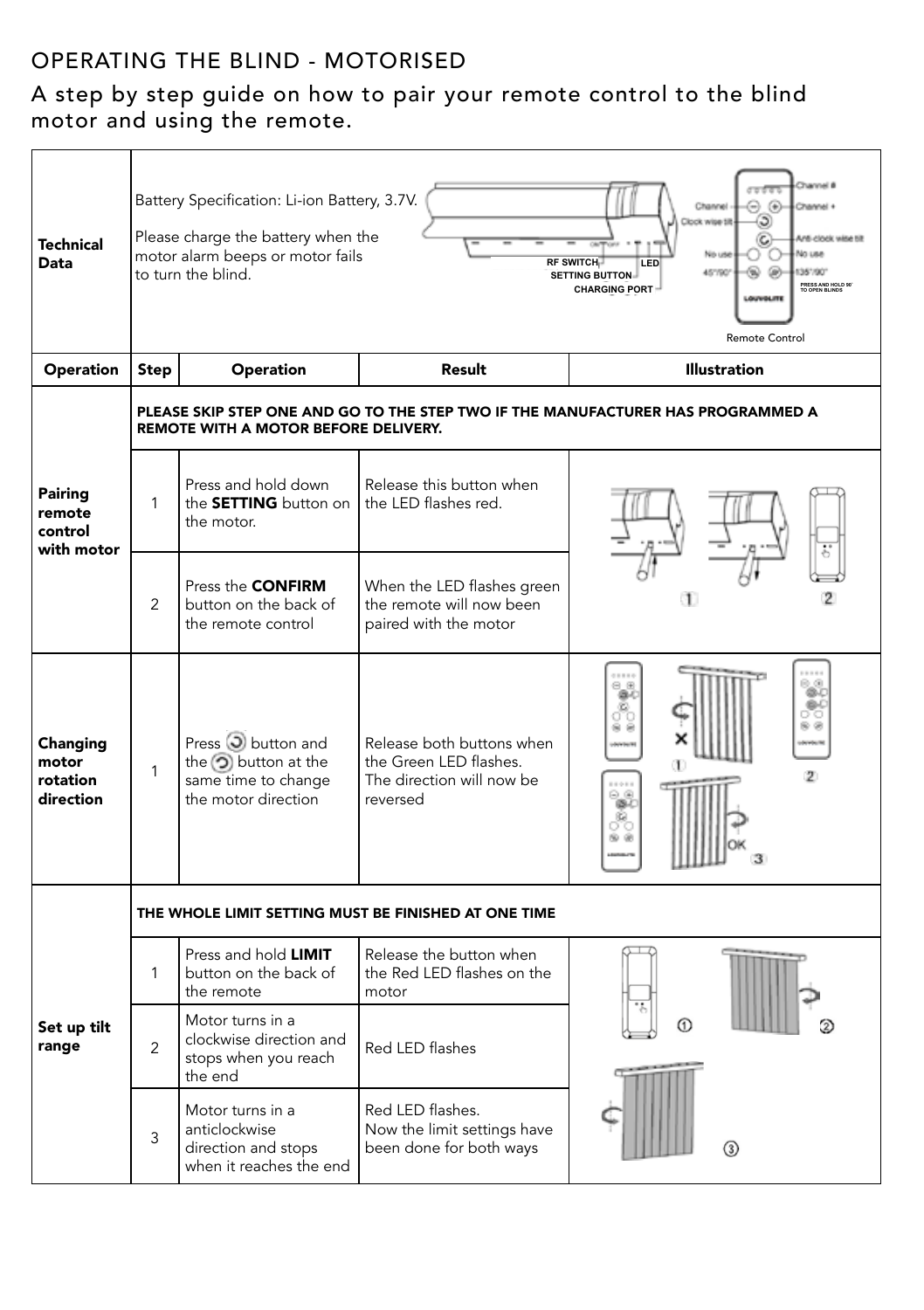| Operation                                                                | Step                                                                                                                                                                                                                                                                                                   | <b>Operation</b>                                                                                                         | Result                                                                     | <b>Illustration</b>                                                   |  |  |
|--------------------------------------------------------------------------|--------------------------------------------------------------------------------------------------------------------------------------------------------------------------------------------------------------------------------------------------------------------------------------------------------|--------------------------------------------------------------------------------------------------------------------------|----------------------------------------------------------------------------|-----------------------------------------------------------------------|--|--|
| Program<br>a second<br>remote with<br>an already<br>programmed<br>remote | 1                                                                                                                                                                                                                                                                                                      | Press and hold the<br><b>LIMIT</b> button on the<br>first programmed<br>remote A then press<br>the <b>CONFIRM</b> button | Release both buttons<br>when the Red LED<br>flashes                        | $\overline{\bullet}$<br>$\overline{\mathbb{C}}$<br>$\bullet$<br>رماني |  |  |
|                                                                          | $\overline{2}$                                                                                                                                                                                                                                                                                         | Now press the<br><b>CONFIRM</b> button on<br>remote B                                                                    | Green LED flashes,<br>now all programmed<br>remotes have been<br>detected  |                                                                       |  |  |
| Delete all<br>remotes                                                    | 1                                                                                                                                                                                                                                                                                                      | Press SETTING<br>button on the motor<br>3 times                                                                          | Green LED flashes,<br>now all programmed<br>remotes have been<br>deleted   |                                                                       |  |  |
| Delete one<br>remote from<br>the motor                                   | $\overline{2}$                                                                                                                                                                                                                                                                                         | Press CONFIRM<br>button 2 times on the<br>back of the remote                                                             | Green LED flashes,<br>now the remote has<br>been deleted from<br>the motor | $\overline{\mathcal{E}}$                                              |  |  |
| Charging                                                                 | The motor works with Li-ion battery, please charge it when the motor alarms or the operation is faltering.<br>Please charge the motor using a professional charger DC5V.<br>Charging time: Charge for 6 hours or when the indicator turns Green.<br>Please remove the charger once it's fully charged. |                                                                                                                          |                                                                            |                                                                       |  |  |
| <b>FAQ</b>                                                               | If nothing works then please check the following:<br>- Make sure you change the remote battery first.<br>- If the motor continues to turn continuously, the user hasn't setup the limit successfully. You will need<br>to re-set the limit.                                                            |                                                                                                                          |                                                                            |                                                                       |  |  |